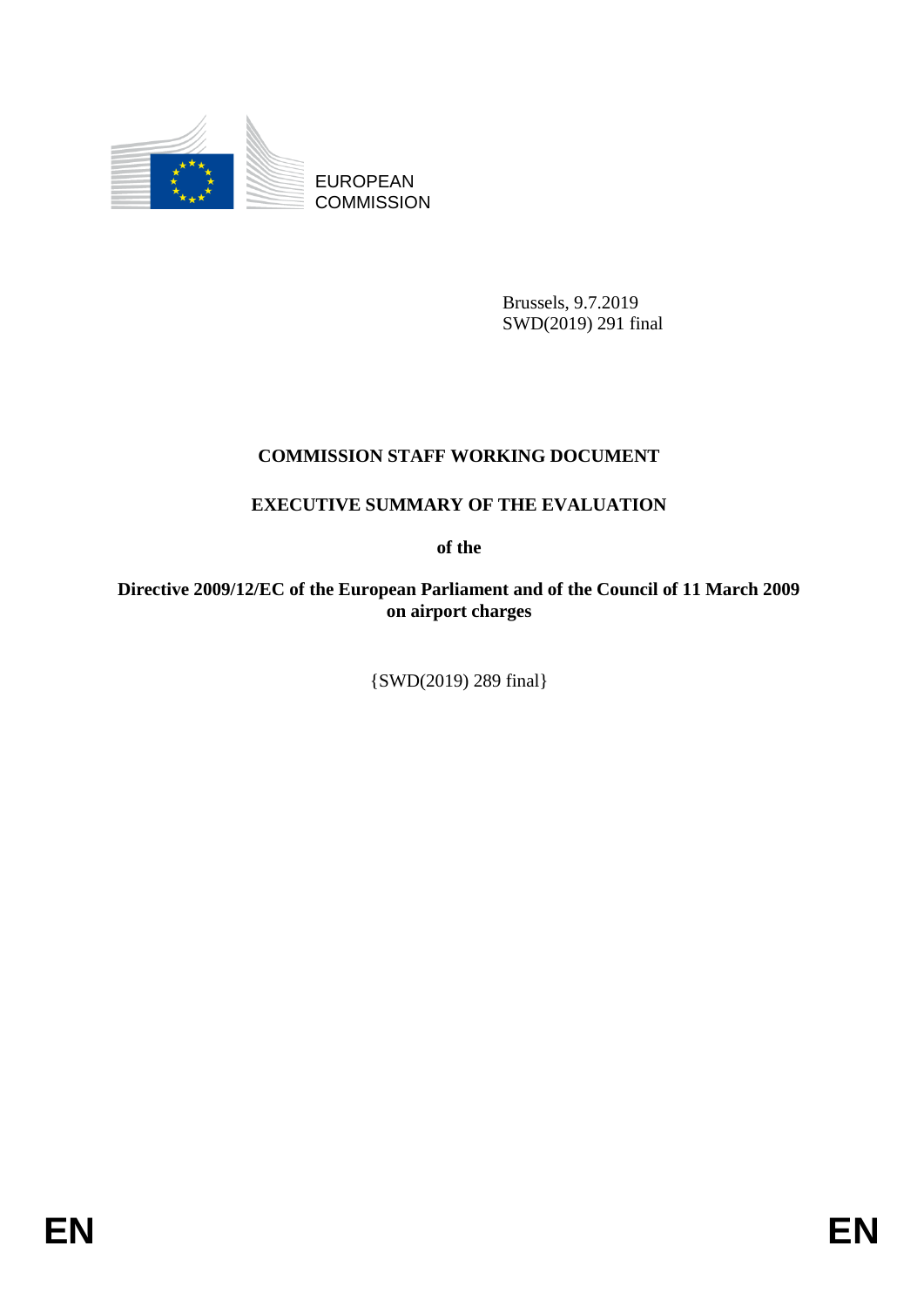### *Background and scope of the evaluation*

The Airport Charges Directive (hereafter 'the Directive') was adopted in 2009 and establishes a common framework for regulating essential features of airport charges and the way they are set at the largest airports in the EU. Airport charges are paid by airlines to airports for the use of airport facilities and services exclusively provided by the airport and related to landing, take-off, lighting and parking of aircraft and processing of passengers and freight.

The Directive contains provisions requiring: the prevention of discrimination between airlines; regular consultation between airports and airlines on the level and structure of charges; transparency as to the basis for airport charges involving exchange of information between airports and airlines; and the establishment of an independent supervisory authority (ISA) in each Member State to help settle any disputes over charges.

The evaluation covers the period from the deadline for Member States to bring into force national measures to comply with the Directive (15 March 2011) until April 2019. It considers the application of the Directive across all EU Member States, and refers to the EEA and Switzerland, as the Directive is also relevant to these countries.

#### *Evaluation methodology*

The evaluation follows the European Commission's Better Regulation Guidelines and covers the five standard evaluation criteria. The evaluation draws on the external study commissioned to support the evaluation (published in December 2017), the Commission's experience of monitoring implementation of the Directive and input provided by stakeholders. The external study included targeted stakeholder consultation, literature review and data analysis. The evaluation also draws on the results of an open public consultation that ran from 3 April to 26 June 2018 and the outcome of two stakeholder events organised by the Commission on 17 June 2017 and 28 May 2018.

#### *Main findings*

## *Relevance*

The issues underpinning the Directive appear to persist today, but on a smaller scale. While the competitive pressures on EU airports have generally increased for all sizes of airports since the introduction of the Directive, no firm conclusions can be drawn on the extent to which these developments affect the competitive situation of individual airports. Member States have found significant market power at four airports, although, as no market power assessments have been carried out by other authorities, there is no conclusive evidence as to the situation at other airports across the EU.

The first issue the Directive sought to address – the possibility for some airports to extract prices and terms that would otherwise not be achieved in a competitive market – seems to persist, albeit on a smaller scale. The second issue that the Directive aimed to address diverging charging systems in Member States which lack clear transparency in the way they are established – also remains, although to a lesser degree, and is rather a problem driver.

The evaluation has highlighted an additional issue, whose magnitude is not established. At some airports where there is an airline with significant buyer power, there is a risk that the airport charges setting process may be influenced by that airline in a way that makes it more difficult for other airlines wishing to launch services at that same airport to enter the market.